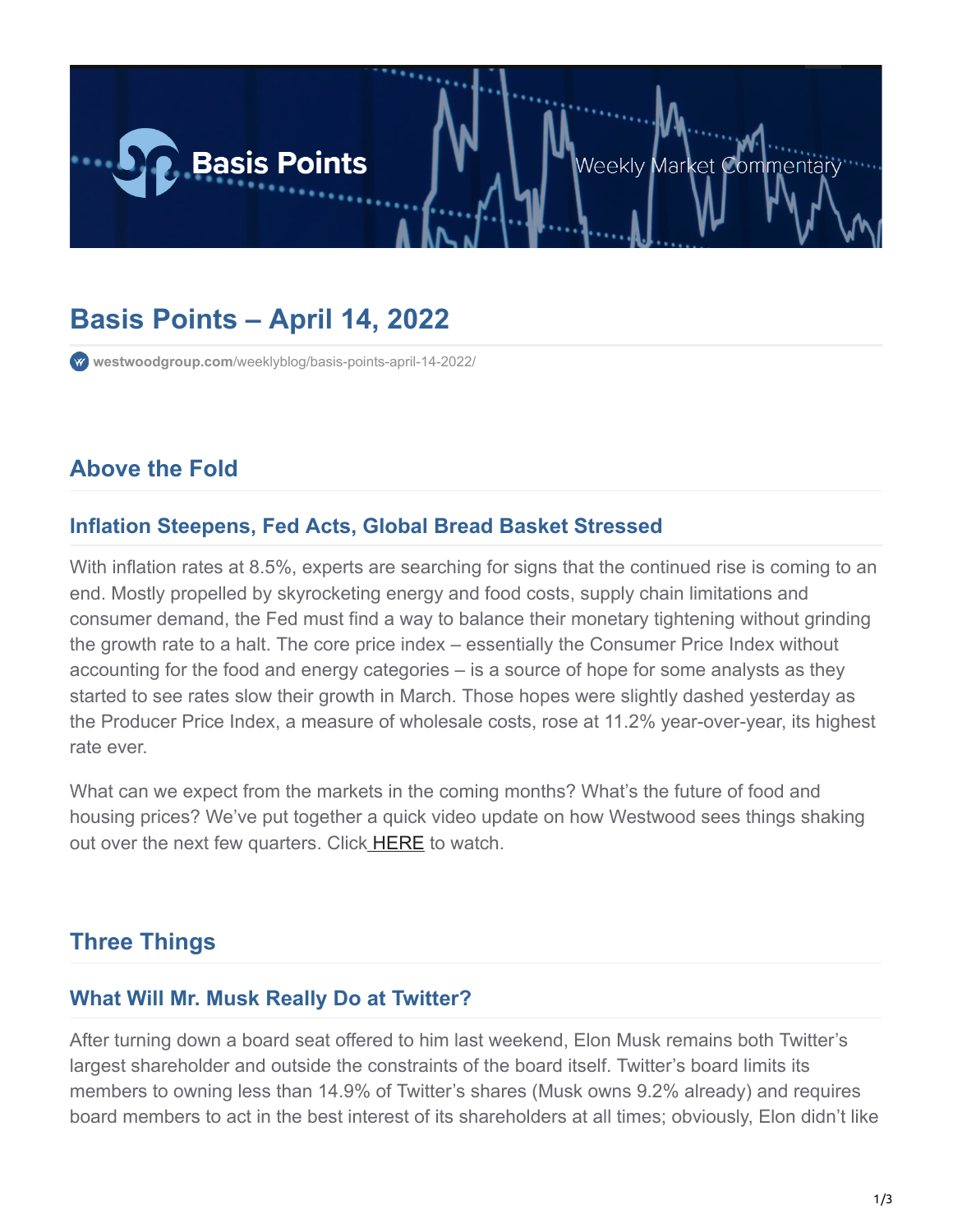this restriction. With Musk turning down a board position, he has no limitations on his potential future ownership and can continue posting any meme he wants, while the board can keep pushing to meet its goals without Musk criticizing the platform from within the boardroom.

### **To the Moon, Russia!**

The Space Race, round 2 may be underway as Vladimir Putin promises to send Russian Cosmonauts back to the moon regardless of Western sanctions. The plan to launch their lunar probe, Luna-25, is set to take place at the end of the year. The last successful Russian moonshot was the Luna-24 launch in 1976, bringing lunar soil back to Russia. Space program cooperation with Western countries has been cut off due to the invasion of Ukraine, but Putin remains defiant, citing their first successful space mission in 1961 happened during a time of, "…complete technological isolation."

### **Why It Might Be Time to Look at "Old School" U.S. Savings Bonds**

U.S. Treasury Series I Bonds, or I-Bonds, are set to reach an interest rate of nearly 10% in May. With the recent surge in inflation rates, these "inflation-protected" bonds are a safe high-yield investment option. This means that these bonds are paying out nearly 150 times more than the average annual interest for a savings account, and almost triple what the I-Bonds were paying just a year ago. Unfortunately, investors are limited in just how many I-Bonds they can purchase.

# **Did You Know?**

### **Where Does the Word "Inflation" Come From?**

The term "inflation" comes from the Latin term *inflare*, meaning to "blow up or inflate." It was originally used in economics in 1838 to describe "an increase in the amount of [money.](https://www.factretriever.com/money-facts)" Today, the definition of inflation is not fully agreed upon by experts, but it is generally accepted to mean a continued rise in prices while the value of money declines. The inflation rate is the percentage increase in the price of goods per year. For example, if the inflation rate is 2%, then a \$1 candy will cost \$1.02 in a year.

The information contained herein represents the views of Westwood Wealth Management at a specific point in time and is based on information believed to be reliable. No representation or warranty is made concerning the accuracy or completeness of any data compiled herein. Any statements non-factual in nature constitute only current opinion, which is subject to change. Any statements concerning financial market trends are based on current market conditions, which will fluctuate. Past performance is not indicative of future results. All information provided herein is for